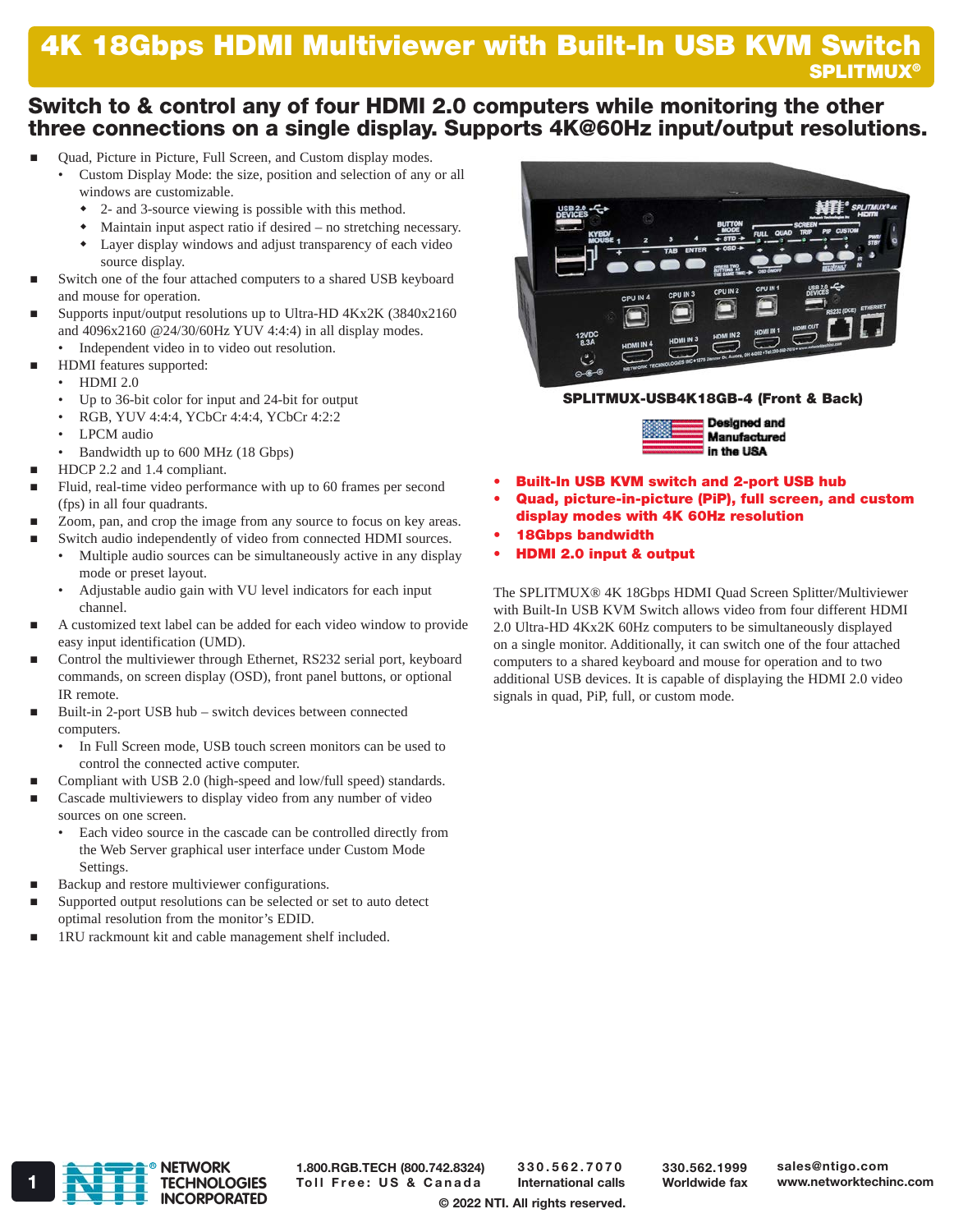# Switch to & control any of four HDMI 2.0 computers while monitoring the other three connections on a single display. Supports 4K@60Hz input/output resolutions.

## **Specifications**

### Hosts

- Four female HDMI connectors.
- Four female USB Type B connectors.
- Supports video input resolutions up to Ultra-HD 4Kx2K (3840x2160 and 4096x2160 @24/30/60Hz YUV 4:4:4).
- Supports HDCP 2.2/1.4
- Supports USB-enabled computers with HDMI video.
	- Boots PCs, SUNs, and MACs simultaneously.
	- Also supports HDMI video-only devices, such as DVD/Blu-ray players, satellite receivers and HDTV tuners.
- Multiplatform support: Windows 7/8/10/11, Windows Server 2008/2012/2016/2019/2022, Solaris, Linux, FreeBSD, and MAC OS 10/11.

### Monitor

- One female HDMI connector.
- Supports output resolutions up to Ultra-HD 4Kx2K (3840x2160 and 4096x2160 @24/30/60Hz YUV 4:4:4) in all display modes.
- HDMI-embedded audio switching (four-channel stereo mixing).
- HDCP 2.2/1.4 compliant.
- **Latency:** 
	- 50mS at 60Hz
	- 60mS at 50Hz
	- 100mS at 30Hz
	- 120mS at 25Hz
	- 125mS at 24Hz

### Devices

- Two female USB Type A connectors for keyboard and mouse.
	- Keyboard and mouse are hot-pluggable.
- Two female USB Type A connectors for USB peripheral devices (touch screen monitor, printers, scanners, security cameras, flash drives, etc.)
	- Connect any type of USB device fully transparent USB connectors.
	- Switch USB 2.0 devices between connected computers.
	- In Full Screen mode, USB touch screen monitors can be used to control the connected active computer.
- Provides support for high-speed (480 Mbps), full-speed (12 Mbps), or low-speed (1.5 Mbps) USB devices.

### Protocols

- HTTP, HTTPS
- TCP/IP, DHCP, UDP, ARP
- IPV4
- Supports HTTP REST API to configure SPLITMUX-4K18GB-4 with response in JSON format.

## Power

- Input: 100 to 240 VAC at 50 or 60Hz via country-specific AC adapter.
- $\blacksquare$  Output: 12V, 8.3A
- Power consumption: 55W (max)

## **Dimensions**

#### WxDxH:

- Without supplied rackmount kit: 7.85x6.96x1.75 in (199x177x44mm)
- With supplied rackmount kit: 19x6.96x1.75 in (483x177x44mm) • Can be mounted so that the front panel buttons are facing the front or back of the rack.
- Includes cable management tray.
- Adds 3" to the depth.

### Environmental

- Operating temperature:  $32^{\circ}$ F to  $113^{\circ}$ F (0 $^{\circ}$ C to  $45^{\circ}$ C).
- Storage temperature: -22°F to 140°F (-30°C to 60°C).
- Operating and storage relative humidity: 5 to 90% non-condensing RH.

## Regulatory Approval

- $CE$ , RoHS.
- TAA compliant

### Warranty

Two years

### Cables

- Interface cables between the video sources/display and the multiviewer are required for proper operation.
	- Supports cable lengths to 15 feet for 4Kx2K resolutions and 50 feet for 1080p.
		- Longer cables can be used provided they have a built-in video equalizer (also known as "active HDMI cables").
- Use HD-xx-MM cable to connect an HDMI source or display.
- Use HD-ACT-xx-MM 4K HDMI Active Cables to connect an HDMI source or display up to 100 feet.
	- HD-ACT-20/25/30/40/50/60-MM supports resolutions to 4K@60Hz.
	- HD-ACT-75/100-MM supports resolutions to 4K@30Hz.
- Use DP-HD-xx-MM cables to connect a DisplayPort source up to 15 feet away from the switch.
	- Supports resolutions up to  $4k@30hz 4:4:4$  and  $4K@60Hz 4:2:0$ .
- Use USB2-AB-x-5T male USB Type A to male USB Type B interface cable between the computer and multiviewer.
- Cables not included.



1.800.RGB.TECH (800.742.8324) Toll Free: US & Canada

330.562.7070 International calls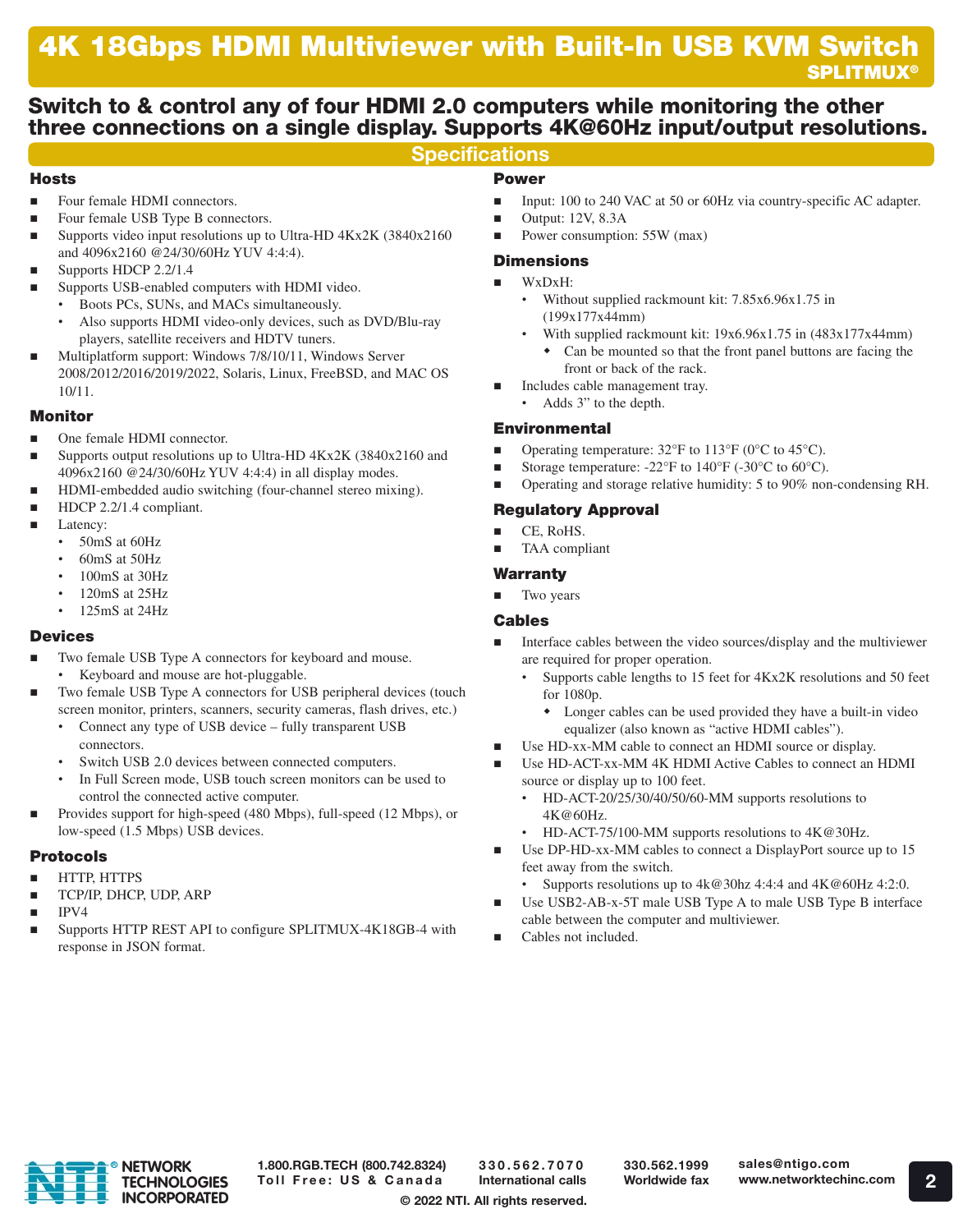# Switch to & control any of four HDMI 2.0 computers while monitoring the other three connections on a single display. Supports 4K@60Hz input/output resolutions.

## Display Modes

### Quad Mode

- $\blacksquare$  In quad mode, the screen is split into four fields of equal size each displaying the entire contents of four different video sources.
- Fluid, real-time video performance with up to 60 frames per second (fps) in all four quadrants.
- Borders can be set for each image input.

### Full Screen Mode

- In full screen mode, one of the four video sources is displayed in full screen size and maximum resolution.
- Scan feature: cycle through four different sources at set intervals.
- USB touch screen monitors can be used to control the connected active computer.

### Custom Mode

- In Custom mode, each video source is displayed in its own separate, detached window.
- Size, position and selection of the windows are customizable.
- Use web server graphical user interface to configure settings for each window.
- Zoom, pan, and crop the image from any source to focus on key areas.
- Presets of the window positioning can be saved.
- Borders can be set for each image input.
- Display optional Left/Right VU level indicators for each corresponding display window.
- Configure up to 10 preset layouts that can be switched live at any time.



**Quad Mode** 



Cascaded



**Custom Mode with Individually Configured Windows and Enabled Borders** 

1.800.RGB.TECH (800.742.8324) 3 **Toll Free: US & Canada** International calls Worldwide fax www.networktechinc.com

### Picture in Picture (PIP) Mode

- In PIP mode, the full screen display of one of the four video sources is accompanied by one, two, or three small images (thumbnails also knows as "PiP windows") of the three other video sources on the right hand margin of the screen allowing simultaneous monitoring.
- Size, horizontal position, and selection of the PiP windows are customizable.
- Vertical position is customizable only in single PiP window mode.
- Scan mode: choose between Off, PiP Scan, or Active Scan.
	- PiP Scan: scans through the non-active channels in a single PiP window. The channel set as full screen does not change.
		- PiP scanning is not available in double or triple PiP window mode.
	- Active Scan: the full screen image and each of the three PiP windows alternate as active channels.
		- Scanning will be in the order of inputs manually selected for each of the PiP windows (PIP1, PIP2, and PIP3).
		- Available in single and triple PiP window modes.
- Borders can be set for each image input.
- Aspect ratio can be maintained for all PiP windows if desired.



**Full Screen Mode** 



PiP Mode



Dual Screen with Custom Mode

330.562.7070 International calls

© 2022 NTI. All rights reserved.

R

**NETWORK TECHNOLOGIES INCORPORATED**